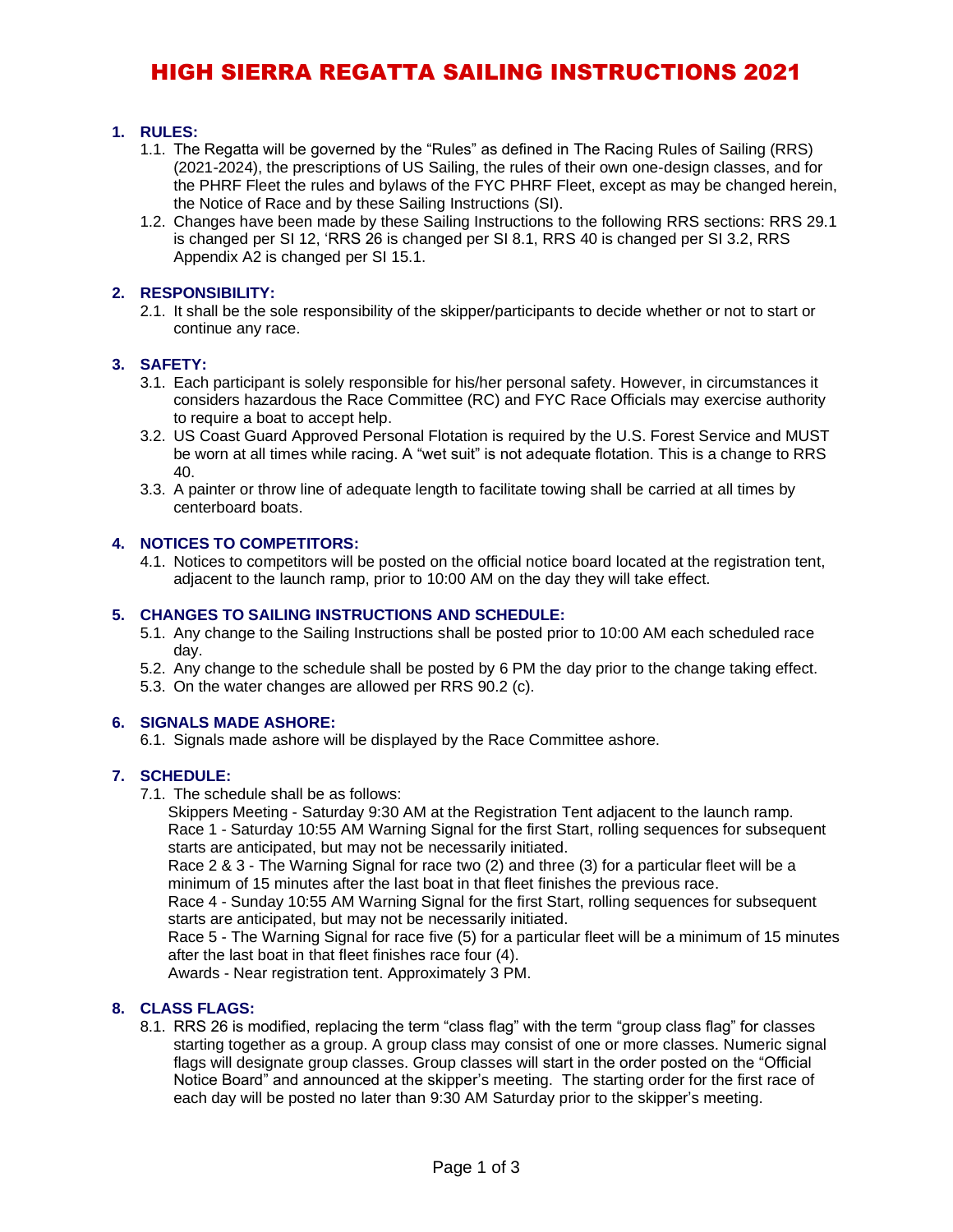# **9. COURSES:**

- 9.1. The courses to be sailed are described on the "High Sierra Regatta Course Sheet" or the "Optimist Regatta Course Sheet" supplied with the registration packet upon checkin.
- 9.2. The course to be sailed will be represented by a number. The number will be displayed upon a board located adjacent to the signal flag mast on shore. The course number board is approximately 4 feet high with a florescent green numeral.

# **10. MARKS:**

10.1. Marks 1, 2, 3, 4, 5, 6, 7 & 8 are Yellow buoys. S & X are Red buoys. F is a Red ball.

# **11. THE START:**

- 11.1. The Race Committee will be on shore (west of the beach area) and afloat at the finish line (east of the launch ramp).
- 11.2. Classes will be signaled by their group class flag as noted in SI 8 (CLASS FLAGS). Starting order may deviate from original order.
- 11.3. Races will be started using RRS 26 with the warning signal given five (5) minutes before the starting signal.
- 11.4. A boat starting more than 10 minutes after her starting signal will be scored DNS without hearing. This changes rule RRS Appendix A5.
- 11.5. The Start Line will be between an inner red buoy **"S"** approximately 125 feet off shore and an outer red buoy **"X"** approximately 500 feet from the inner buoy. Boats not racing shall keep clear of the Starting Line and its extensions. During a starting sequence a Restricted Zone exists from the Start Line to approximately 75 feet east, marked by white buoys with black/yellow stripes. Only boats in their Preparatory sequence shall be in the restricted zone, all other boats must keep clear, and are subject to protest.
- 11.6. During racing, the Start Line is restricted.

# **12. RECALLS:**

- 12.1. When individual recalls are signaled, the Race Committee (at its discretion) may attempt to hail the sail numbers of the recalled boats with megaphones and over VHF. Failure of the race committee to hail or failure of a boat to hear the hail of its sail number will not relieve the boat of its obligation to start correctly.
- 12.2. When a general recall has been signaled, the RC will attempt to start the same class 5 minutes after the recalled start. The starts for the succeeding classes will be postponed accordingly.

# **13. THE FINISH:**

- 13.1. The FINISH LINE will be between the red buoy "F" and an orange flag on the finish boat approximately one third mile east of the start line. The finish line is restricted.
- 13.2. At the RC's discretion, a one-design class boat may be finished on course a min. of 15 minutes after the first boat in that class finishes.

# **14. PENALTY SYSTEM & PROTESTS:**

- 14.1. Competitors are encouraged to settle rules infractions on the water and avoid protests.
- 14.2. In addition to RRS 61, protest forms shall be lodged with the Race Committee at the registration tent not later than 30 minutes after the last boat finished the last race of the day. Protests will be heard at the registration tent immediately following the deadline for filing. Sail numbers of boats involved will be posted at the tent. Failure